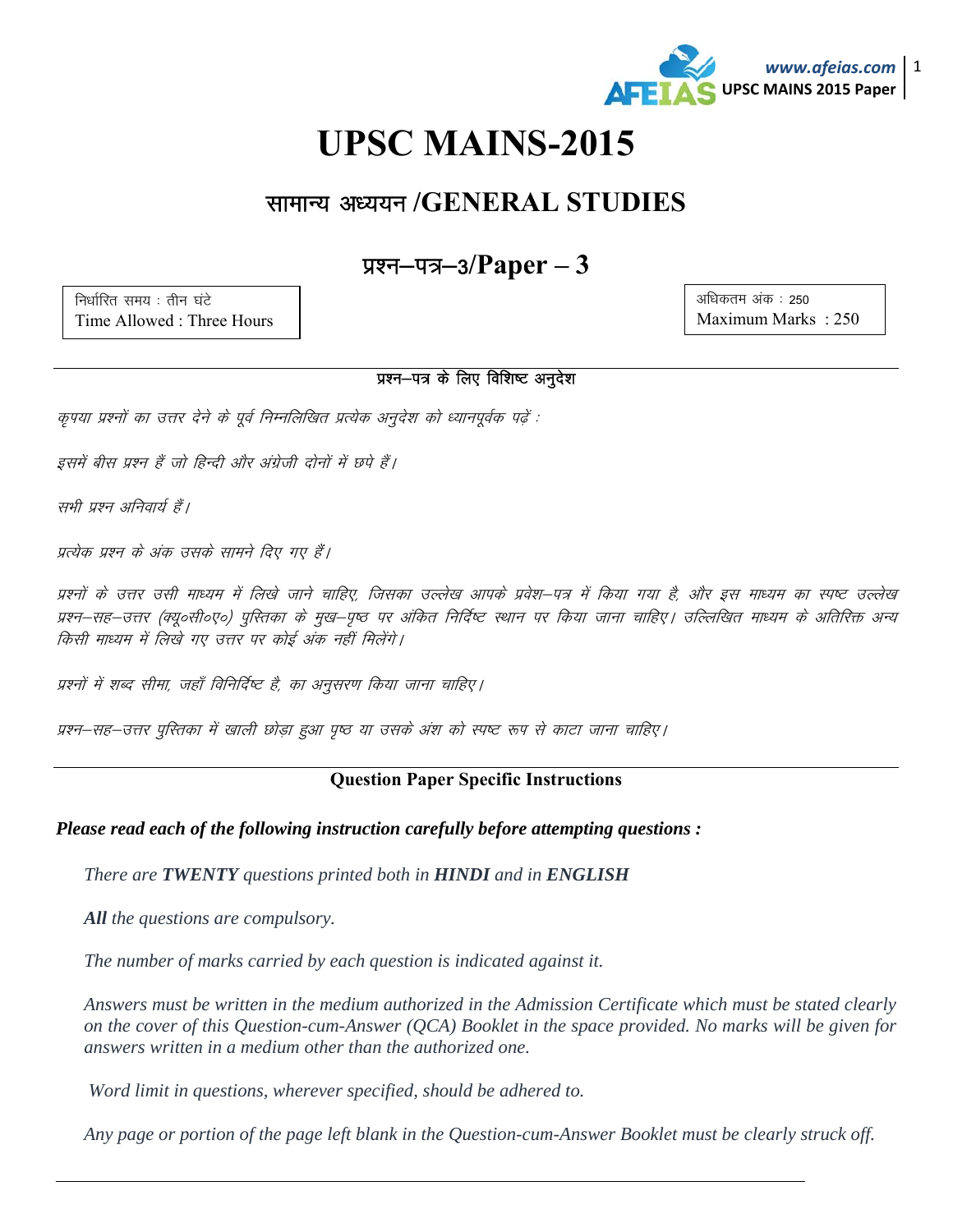

#### सभी प्रश्नों के उत्तर दीजिए जो प्रत्येक 200 शब्दों से अधिक नहीं होने चाहिए। उत्तर की अन्तर्वस्तु उसकी लम्बाई से अधिक महत्त्वपूर्ण है। सभी प्रश्नों के समान अंक हैं।

*Answer all the questions in NOT MORE THAN 200 words each. Contents of the answer are more important than its length. All questions carry equal marks.* **12½ × 20=250 12½ × 20=250** 

**Q1.** हाल के समय में भारत में आर्थिक संवृद्धि की प्रकृति का वर्णन अक्सर नौकरीहीन संवृद्धि के तौर पर किया जाता है। क्या आप इस विचार से सहमत हैं ? अपने उत्तर के समर्थन में तर्क प्रस्तुत कीजिए।

The nature of economic growth in India in described as jobless growth. Do you agree with this view? Give arguments in favour of your answer.

Q2. ग्रामीण क्षेत्रों में कृषीतर रोजगार और आय का प्रबन्ध करने में पशुधन पालन की बड़ी संभाव्यता है। भारत में इस क्षेत्रक की प्रोन्नति करने के उपयुक्त उपाय सुझाते हुए चर्चा कीजिए।

Livestock rearing has a big potential for providing non-farm employment and income in rural areas. Discuss suggesting suitable measures to promote this sector in india.

**Q3.** भारत में कृषिभूमि धारणों के पतनोन्मुखी औसत आकार को देखते हुए, जिसके कारण अधिकांश किसानों के लिए कृषि अलाभकारी बन गई है, क्या संविदा कृषि को और भूमि को पट्टे पर देने को बढ़ावा दिया जाना चाहिए ? इसके पक्ष—विपक्ष का समालोचनात्मक मुल्यांकन कीजिए।

In view of the declining average size of land holdings in India which has made agriculture non-viable for a majority of farmers, should contract farming and land leasing be promoted in agriculture? Critically evaluate the pros and cons.

**Q4.** 'डिजिटल भारत' कार्यक्रम खेत उत्पादकता और आय को बढाने में किसानों की किस प्रकार सहायता कर सकता है? सरकार ने इस सम्बन्ध में क्या कदम उठाए हैं ?

How can the 'Digital India' programme help farmers to improve farm productivity and income? What steps has the Government taken in this regards?

**Q5.** प्रत्यक्ष लाभ अंतरण (डी.बी.टी) के द्वारा कीमत सहायिकी का प्रतिस्थापन भारत में सहायिकियों के परिदृश्य का किस प्रकार परिवर्तन कर सकता है ? चर्चा कीजिए।

In what way could replacement of price subsidy with Direct Benefit Transfer (DBT) change the scenario of subsidies in India? Discuss.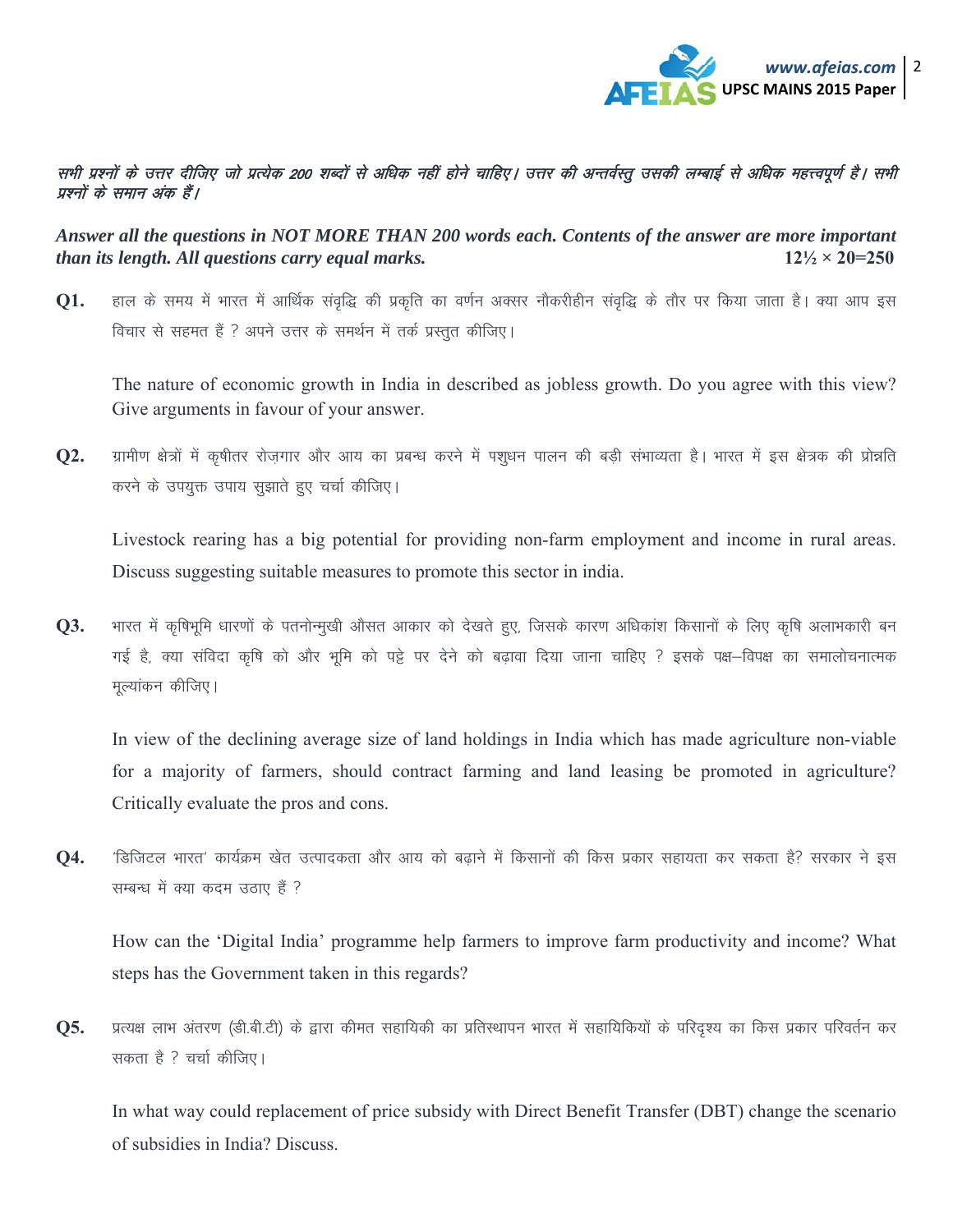

भारत में खाद्य प्रसंस्करण उद्योग का विकास करने की राह में विपणन और पूर्ति श्रृंखता प्रबंधन में क्या बाधाएँ हैं ? क्या इन बाधाओं **Q6.** पर काबू पाने में ई–वाणिज्य सहायक हो सकता है ?

What are the impediments in marketing and supply chain management in industry in India? Can ecommerce help in overcoming these bottlenecks?

सोने के लिए भारतीयों के उन्माद ने हाल के वर्षों में सोने के आयात में प्रोत्कर्ष (उछाल) उत्पन्न कर दिया है और भुगतान–संतूलन और **Q7.** रुपए के बाह्य मूल्य पर दबाव डाला है। इसको देखते हुए, स्वर्ण मुद्रीकरण योजना के गुणों का परीक्षण कीजिए।

Craze for gold in Indians have led to a surge in import of gold in recent years and put pressure on balance of payments and external value of rupee. In view of this, examine the merits of Gold Monetization Scheme.

Q8. " 'भारत में बनाइए' कार्यक्रम की सफलता, 'कौशल भारत' कार्यक्रम और आमूल श्रम सूधारों की सफलता पर निर्भर करती है।" तर्कसम्मत दलीलों के साथ चर्चा कीजिए।

"Success of 'Make in India' programme depends on the success of 'Skill India' programme and radical labour reforms." Discuss with logical arguments

सौर ऊर्जा की उपकरण लागतों और टैरिफ में हाल के नाटकीय पतन के क्या कारक बताए जा सकते हैं ? इस प्रवृत्ति के तापीय Q9. विद्युत उत्पादकों और सम्बन्धित उद्योग के लिए क्या निहितार्थ हैं ?

To what factors can the recent dramatic fall in equipment costs and tariff of solar energy be attributed? What implications does the trend have for the thermal power producers and the related industry?

Q10. इसकी स्पष्ट स्वीकृति है कि विशेष आर्थिक जोन (एस.इ.जैड.) औद्योगिक विकासाा, विनिर्माण और निर्यातों के एक साधन हैं। इस संभाव्यता को मान्यता देते हुए, एस.ई.जैड. के संपूर्ण करणत्व में वृद्धि करने की आवश्यकता है। कराधान, नियंत्रक कानूनों और प्रशासन के संबंध में एस.ई.जैड़ों. की सफलता को परेशान करने वाले मुद्दों पर चर्चा कीजिए।

There is a clear acknowledement that Speecial Economic Zones (SEZs) are a tool of industrial development, manufacturing and exports. Recognizing this potential, the whole instrumentality of SEZs requires augmentation. Discuss the issues plaguing the success of SEZs with respect to taxation, governing laws and administration.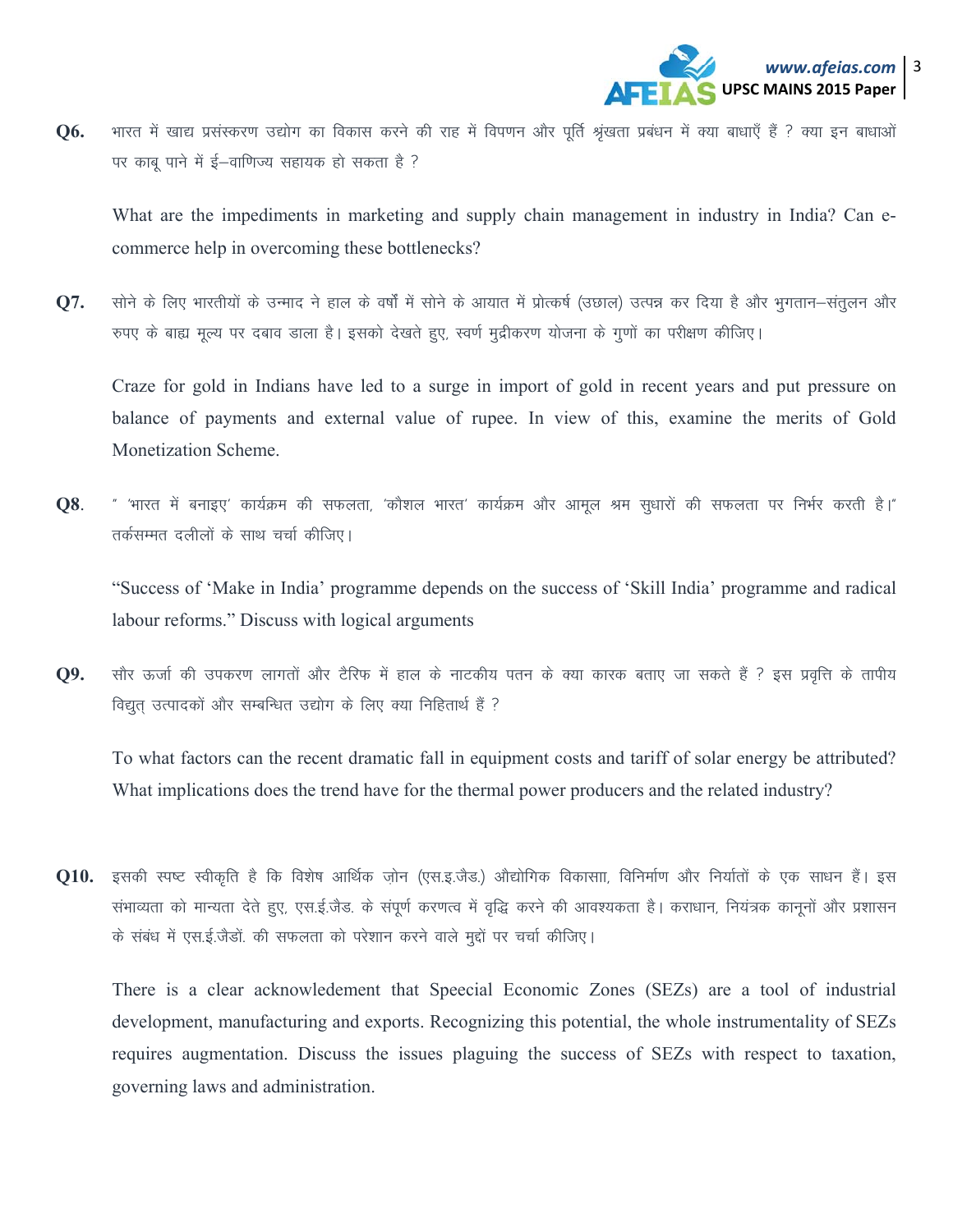

011. जी.पी.एस. यूग में, 'मानक स्थिति–निर्धारण प्रणालियों' और 'परिशुद्ध स्थिति–निर्धारण प्रणालियों' से आप क्या समझते हैं ? केवल सात उपग्रहों का इस्तेमाल करते हुए अपने महत्त्वाकांक्षी आई.आर.एन.एस.एस. कार्यक्रम से भारत किन लाभों को देखता है, इस पर चर्चा कीजिए।

What do you understand by 'Standard Positioning Systems' and 'Protection Positioning Systems' in the GPS era? Discuss the advantages India perceives from its ambitious IRNSS programme employing just seven satellites.

**Q12.** निषेधात्मक श्रम के कौन–से क्षेत्र हैं, जिनका रोबोटों के द्वारा धारणीय रूप से प्रबंधन किया जा सकता है ? ऐसी पहलों पर चर्चा कीजिए, जो प्रमुख अनुसंधान संस्थानों में मौलिक और लाभप्रद नवाचार के लिए अनुसंधान को आगे बढ़ा सकें।

What are the areas of prohibitive labour that can be sustainably managed by robots? Discuss the initiatives that can propel research in premier research institutes for substantive and gainful innovation.

Q13. सरकारी कार्यकलापों के लिए, सर्वरों की क्लाउड होस्टिंग बनाम स्वसंस्थागत मशीन आधारित होस्टिंग के लाभों और सुरक्षा निहितार्थों पर चर्चा कीजिए।

Discuss the advantage and security implications of cloud hosting of servers vis-a-vis in-house machinebased hosting for government businesses.

भारत की पारपरिक ज्ञान डिजिटल लाइब्रेरी (टी.के.डी.एल.), जिसमें 20 लाख से ज़्यादा औषधीय फार्मूलेशनों पर सरूपित जानकारी है, Q14. त्रूटिपूर्ण पेटेंटों के प्रति देश की लड़ाई में एक शक्तिशाली हथियार साबित हो रही है। मुक्त-स्त्रोत लाइसेंसिंग के अधीन इस ऑंकड़ा-संचय (डेटाबेस) को सार्वजनिक रूप से उपलब्ध कराने के पक्ष और विपक्ष पर चर्चा कीजिए।

India's Traditional Knowledge Digital Library (TKDL) which has a database containing formatted information on more than 2 million medicinal formulations is proving a powerful weapon in the country's fight against erroneous patents. Discuss the pros and cons making this database publicly available under open-source licensing.

Q15. नमामी गंगे और स्वच्छ गंगा का राष्ट्रीय मिशन (एन.एम.सी.जी.) कार्यक्रमों पर और इससे पूर्व की योजनाओं से मिश्रित परिणामों के कारणों पर चर्चा कीजिए। गंगा नही के परिरक्षण में कौन–सी प्रमात्रा छलांगें, क्रमिक योगदानों की अपेक्षा ज्यादा सहायक हो सकती हैं  $\mathcal{L}$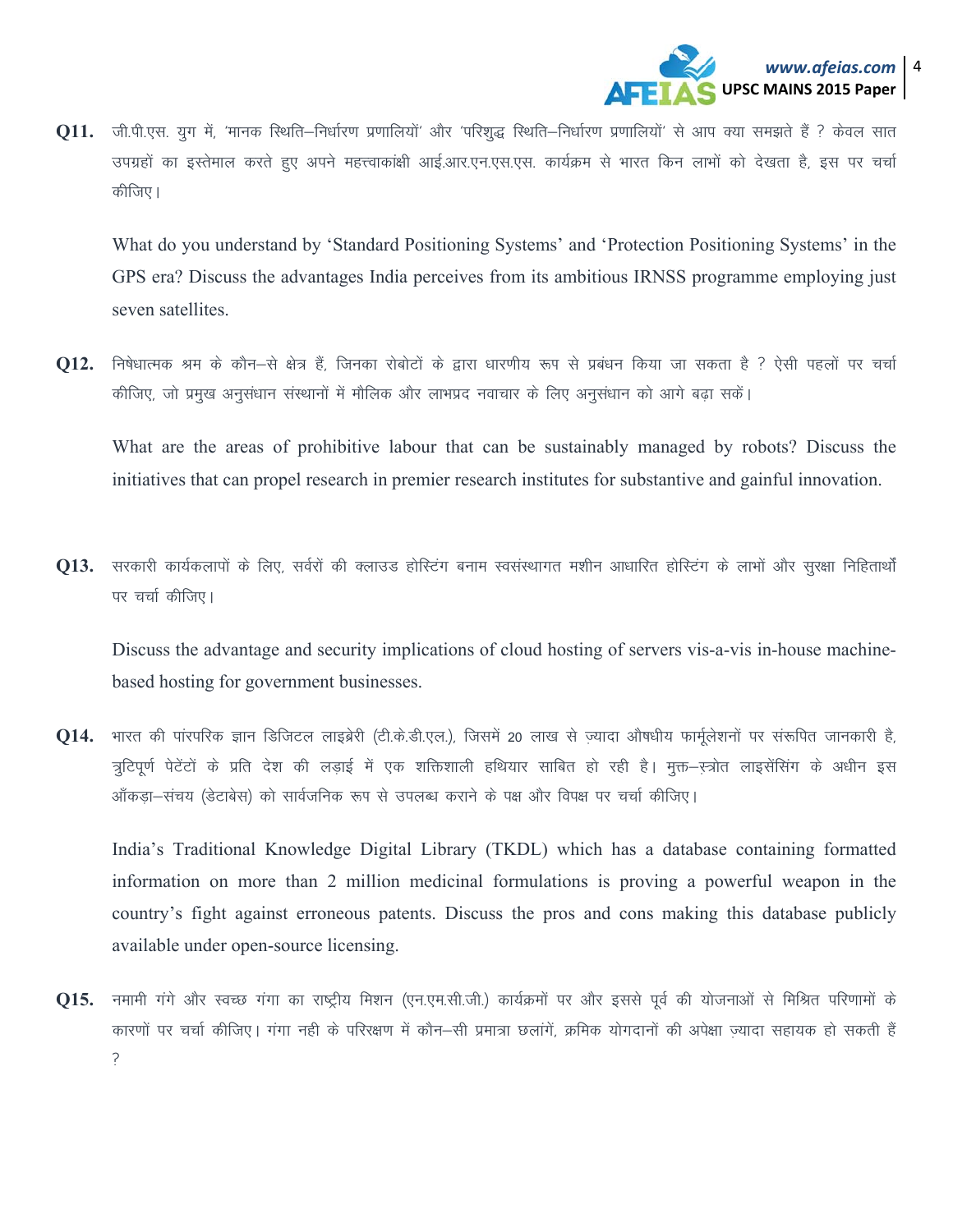

The Namami Gange and National mission for clean Ganga (NMCG) programmes and causes of mixed results from the previous schemes. What quantum leaps can help preserve the river Ganga better than incremental inputs?

**Q16.** भारतीय उप–महाद्वीप में भूकम्पों की आवृत्ति बढ़ती हुई प्रतीत होती है। फिर भी, इनके प्रभाव के न्यूनीकरण हेतू भारत की तैयारी (तत्परता) में महत्त्वपूर्ण कमियाँ हैं। विभिन्न पहलुओं की चर्चा कीजिए।

The frequency of earthquakes appears to have increased in the Indian subcontinent. However, India's preparedness for mitigating their impact has significant gaps. Discuss various aspects.

**Q17.** मानवधिकार सक्रियतावादी लगातार इस विचार को उजागर करते रहे हैं कि सशस्त्र बल (विशेष शक्तियाँ) अधिनियम, 1958 (ए.एफ.एस. पी.ए) एक क्रूर अधिनियम है, जिससे सुरक्षा बलों के द्वारा मानवाधिकार दुरुपयोगों के मामले उत्पन्न होते हैं। इस अधिनियम की कौन–सी धाराओं का सक्रियतावादी विरोध करते हैं ? उच्चतम न्यायालय के द्वारा व्यक्त विचार के संदर्भ में इसकी आवश्यकता का समालोचनात्मक मूल्यांकन कीजिए।

Human rights activists constantly highlight the view that the Armed Forces (Special Powers) Act, 1958 (AFSPA) is a draconian act leading to cases of human rights abuses by the security forces. What sections of AFSPA are opposed by the activists? Critically evaluate the requirement with reference to the view held by the Apex Court.

**Q18.** डिजिटल मीडिया के माध्यम से धार्मिक मतारोपण का परिणाम भारतीय युवकों का आई,एस,आई,एस, में शामिल हो जाना रहा है। आई. एस.आई.एस. क्या है और उसका ध्येय (लक्ष्य) क्या है ? आई.एस.आई.एस. हमारे देश की आंतरिक सुरक्षा के लिए किस प्रकार खतरनाक हो सकता है ?

Religious indoctrination via digital media has resulted in Indian youth joining the ISIS. What is ISIS and its mission? How can ISIS be dangerous for the internal security of our country?

**Q19.** पिछडे क्षेत्रों में बडे उद्योगों का विकास करने के सरकार के लगातार अभियानों का परिणाम जनजातीय जनता और किसानों, जिनको अनेक विस्थापनों का सामना करना पड़ता है, का विलगन (अलग करना) है। मल्कानगिरि और नक्सलबाड़ी पर ध्यान केंद्रित करते हुए, वामपंथी उग्रवादी विचारधारा से प्रभावित नागरिकों को सामाजिक और आर्थिक संवृद्धि की मुख्यधारा में फिर से लाने की सुधारक रणनीतियों पर चर्चा कीजिए।

The persisting drives of the government for development of large industries in backward areas have resulted in isolating the tribal population and the farmers who face multiple displacements with